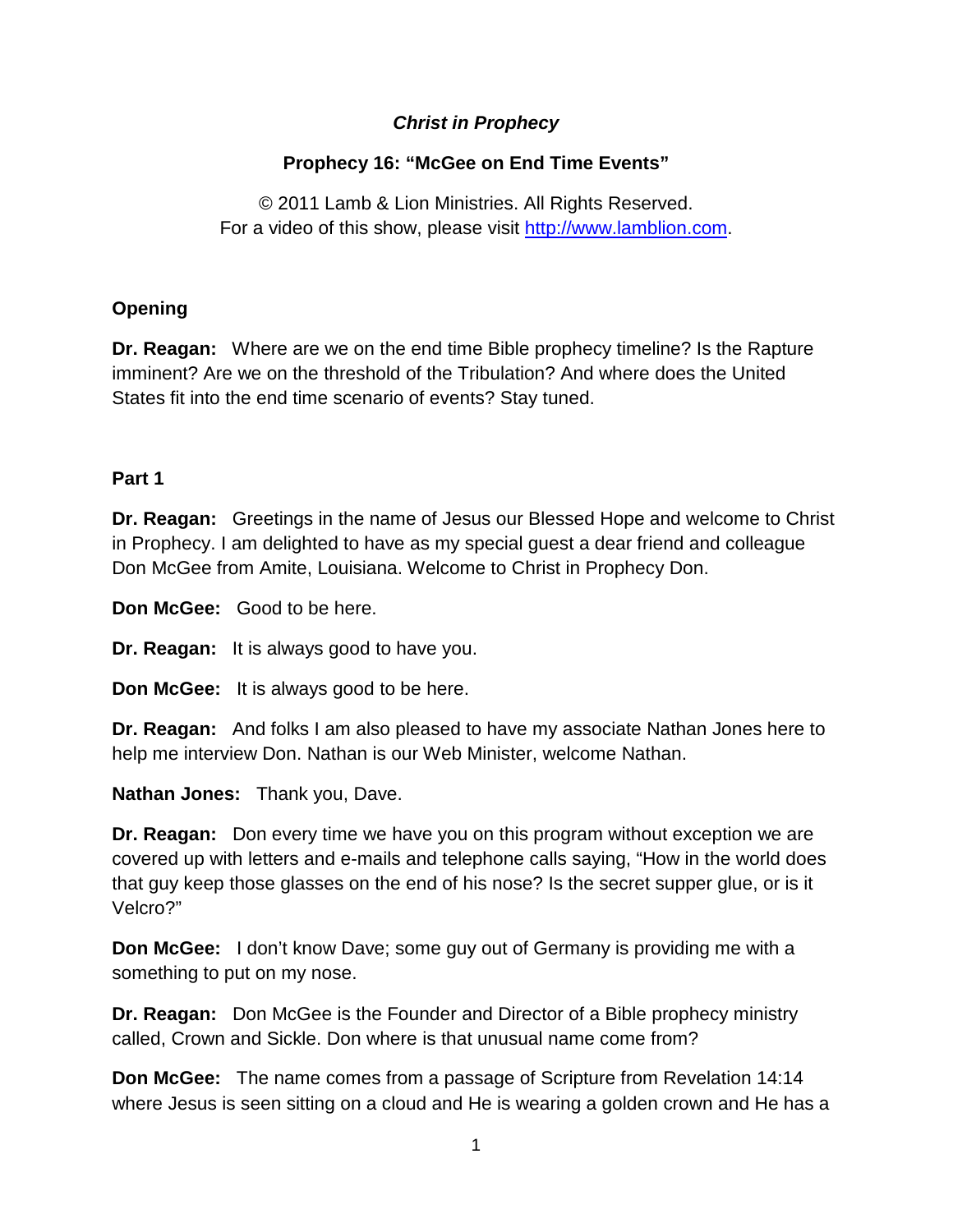sharp sickle in His hand. And He is about to reap the earth and that is where we have the separation of the wheat and the tares so to speak.

**Dr. Reagan:** And actually that is an event that may come soon.

**Don McGee:** I hope it does.

**Dr. Reagan:** We are going to be talking about that in a moment. Nathan why don't you ask the first question in our interview here?

**Nathan Jones:** Okay Don again it is great to have you here man.

**Don McGee:** Thank you, thank you.

**Nathan Jones:** Where do you think we are on the prophetic end time, timeline?

**Don McGee:** I believe that we are at the point where the return of Jesus for the Church, commonly called the Rapture is imminent. I don't think that we can any longer say, "Well it is going to come soon." Although I understand what people mean when they say that. I believe that imminent is a better word because it could happen at any moment.

**Dr. Reagan:** What does the word imminent mean?

**Don McGee:** It means it could happen right now. There is no delay; there is no prophecy that must be fulfilled, no event that must happen. It could happen before sundown today easily.

**Dr. Reagan:** So the signs of the times do not necessary point to the Rapture, but they point to end time events like the Tribulation, the Second Coming.

**Don McGee:** There are two kinds of signs that you could look for in the Scriptures. You can go to Matthew 24 and read about events that Jesus said would happen during the Tribulation Period. We are living in the shadow of those events right now, today. All you have to do is look around and see what is happening in the world. And then secondly you can go to 2 Timothy 3 and Paul describes to Timothy how people will be living in the last days. I believe Paul was talking about the last days of the Church Age. But Jesus was talking to the Jews about events that would happen during the Tribulation Period. And Dave you know I believe this is a synergistic thing. When you take what Paul said about the events that would occur at the end of the Church Age, and put those or combine them with the events that Jesus said would happen in the Tribulation then you have just an increase in intensity and in volume of a world that has gone haywire, that requires the return of Jesus.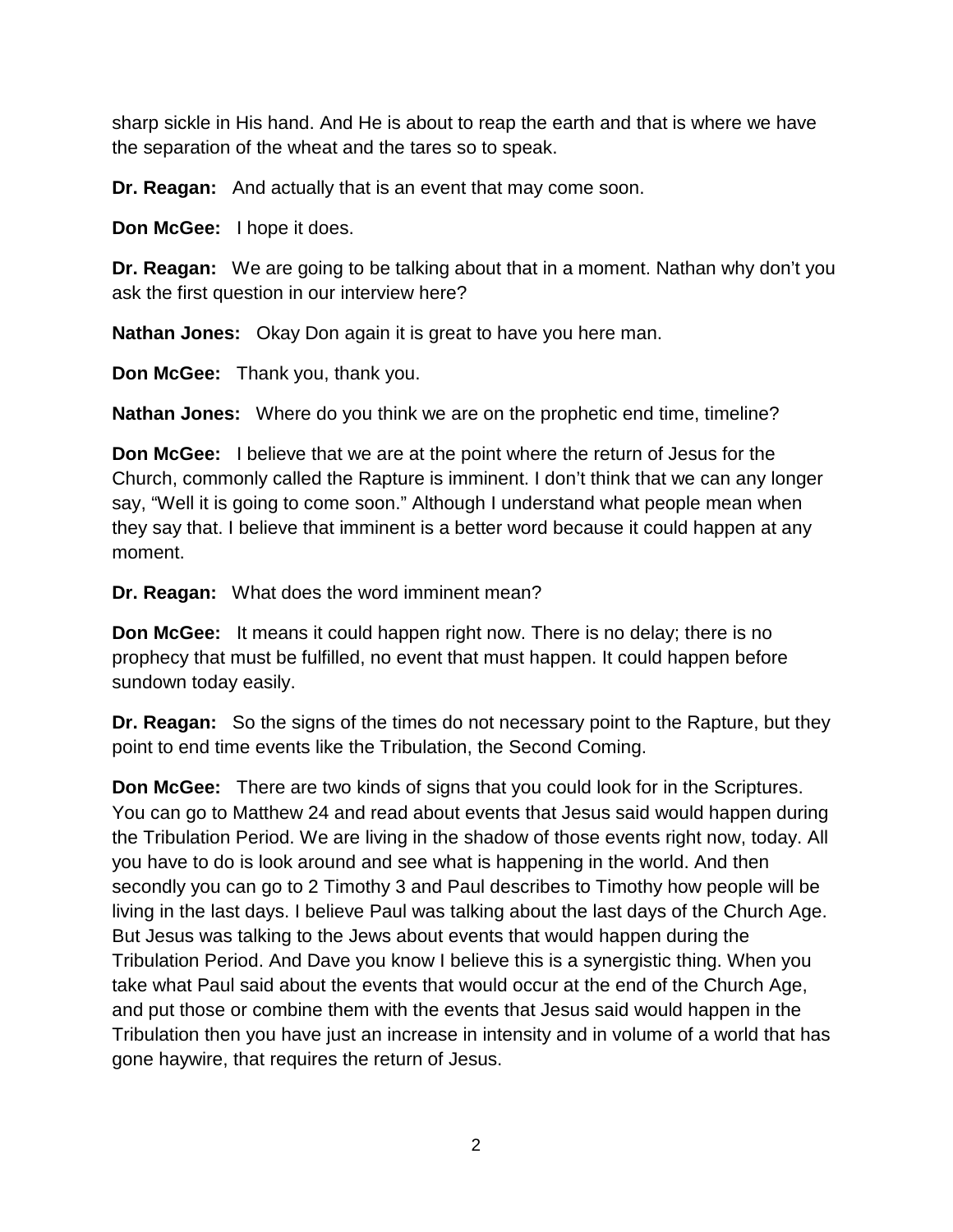**Dr. Reagan:** Well certainly as you begin to look at the prophecies concerning the Tribulation and the Second Coming of Jesus and the signs that indicate that and we look around and see those signs all over the place today. You know for certain that the Rapture has to be right around the corner.

**Don McGee:** Yes, absolutely right around the corner.

**Dr. Reagan:** More so then ever before, right?

**Nathan Jones:** And one of the things that we as Christians understand about the imminent Rapture is what John said this should purify our lives. If we really believe that Jesus could come back at any moment for the Church, then that should be reflected in several things. It should be reflected in our zeal for evangelism and it should be reflected in holy living.

**Dr. Reagan:** Well you know Don, I grew up in the same church you did so you know my background and heritage well. And attended that for almost 30 years and I never once, never once in that 30 years ever heard the word Rapture. In fact in the end of 30 years of going to church if you had asked me what the Rapture was I would have said it was a sensation you feel when you kiss your girlfriend. What is the Rapture? Because I am sure there are people who are watching who don't even know what that word means. What is the Rapture? What are you talking about?

**Don McGee:** I was very fortunate that the group that I was raised with talked about it all the time. What the Rapture means; is that Jesus is going to come back in the air and there will be a trumpet, and there will be a voice of the Archangel and death will release its hold upon Christians. There will be the Resurrection when Christians, this is a family affair, this is not a general resurrection. Christians shall be raised up and reunited or united with their immortal glorified bodies to meet the Lord in the air and then we are going back to Heaven for a period of 7 years. That is the Rapture.

**Dr. Reagan:** What about those alive.

**Don McGee:** Those will be caught up also and those who are dead will be caught up first then those who are alive will be caught up. And it is all going to happen in a period of time that is so hard to imagine.

**Dr. Reagan:** So you are saying this and the Rapture then is an event that is separate and apart from what we usually refer to as the Second Coming.

**Don McGee:** Totally separate and apart, they are not associated what so ever.

**Dr. Reagan:** So you are saying the Return of Jesus is going to be in 2 stages.

**Don McGee:** That's how a lot a people would put it, that's right.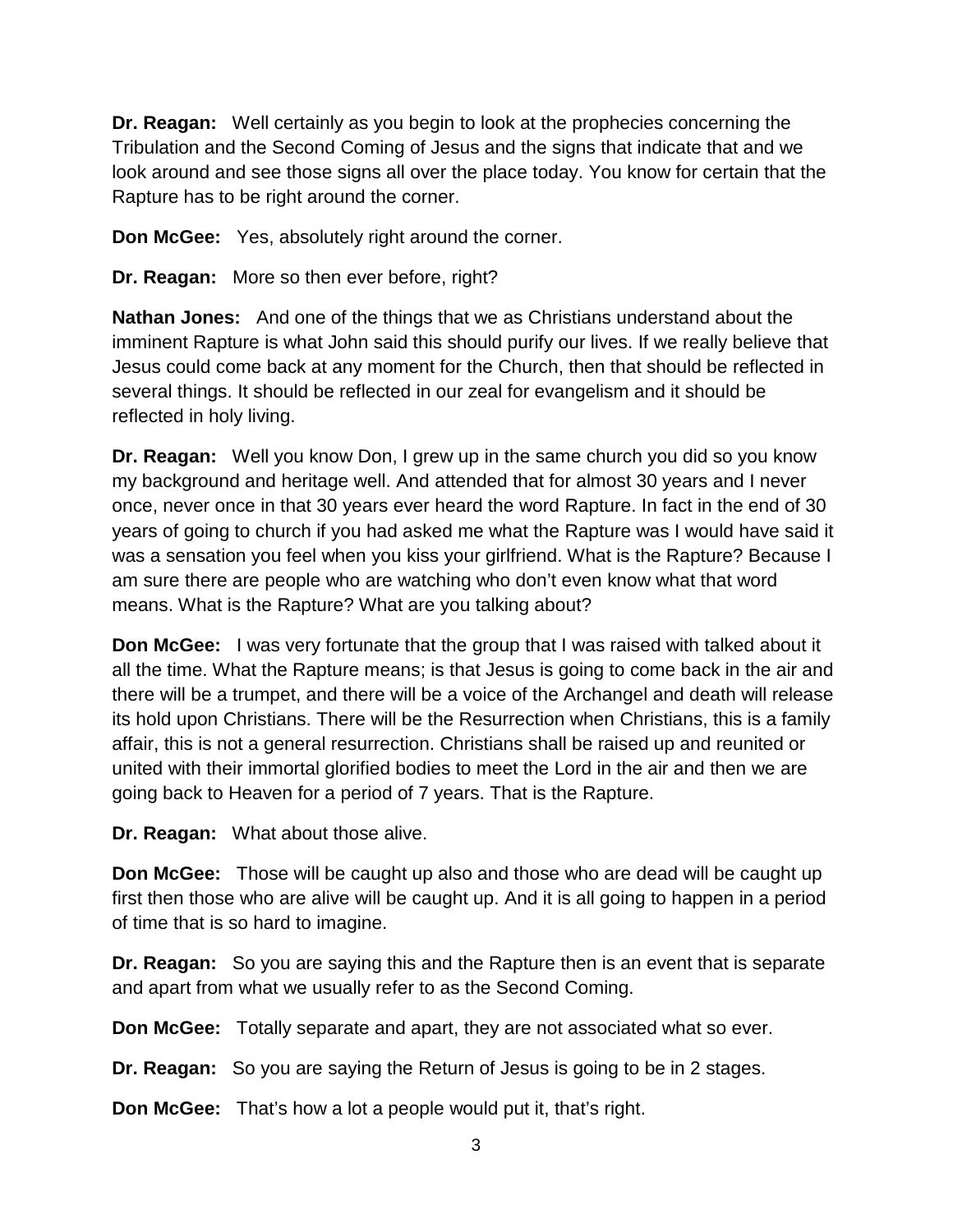**Nathan Jones:** So the Rapture before the Tribulation….

**Don McGee:** Rapture before the Tribulation.

**Nathan Jones:** … and then Jesus' victorious return after.

**Don McGee:** We have the Rapture could happen right now.

**Nathan Jones:** Okay.

**Don McGee:** And then when that happens there will be a 7 year period of time in which Jesus or God is going to deal with the Jewish people to bring them back. At the end of that 7 year period we have the Second Coming.

**Dr. Reagan:** So you are saying then that there are no events that have to occur before the Rapture.

**Don McGee:** That's right.

**Dr. Reagan:** But there are events that have to occur before the Second Coming.

**Don McGee:** That's right.

**Dr. Reagan:** Like what?

**Don McGee:** Well after the Church is taken out a man is going to arrive upon the scene, this guy is going to be a world ruler, commonly called the Antichrist, in fact that is what God calls him in His Word. This man is going to have the answer to the world's problems and all you have to do again is look around you and see we have plenty of them. And if any man comes upon the scene and says, "I can fix that. I can give you peace and security and prosperity." The whole world will go for it. That's going to happen.

**Dr. Reagan:** Okay.

**Don McGee:** This man is going to sign a document with Israel also protecting him.

**Dr. Reagan:** What about the rebuilding of the temple in Jerusalem?

**Don McGee:** The temple is going to be rebuilt because at the 3 ½ year period, time period in the Tribulation this Antichrist is going to go into that temple and declare himself to be God.

**Nathan Jones:** What about…

**Dr. Reagan:** The moment that we start talking about the Return of Jesus I can imagine people clicking off because they are saying, "Oh, here is one of those crazy guys that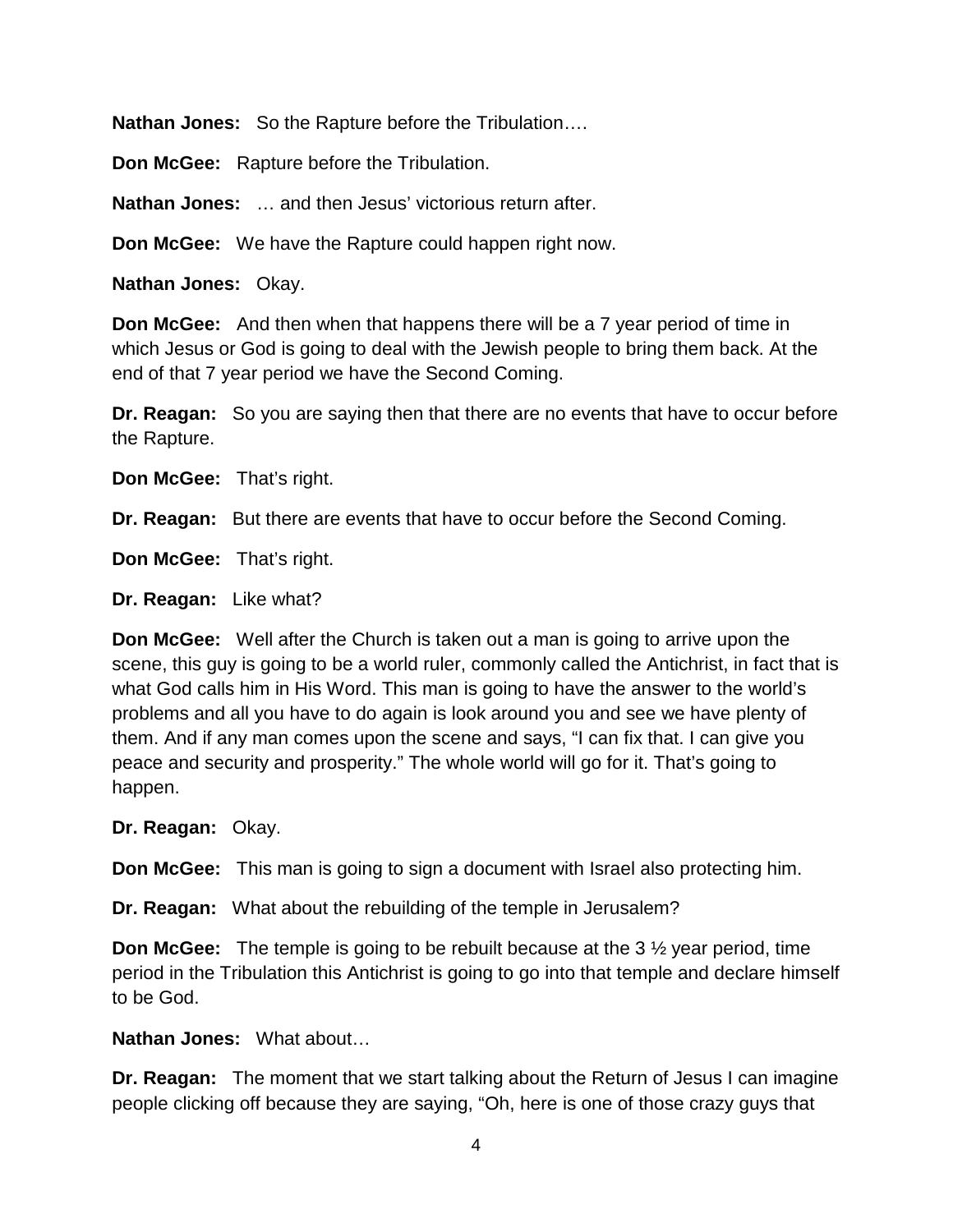sets dates and he is going to tell us the date Jesus is going to return." When we talk about the season of the Lord's Return we are not talking about a date are we?

**Don McGee:** No, no, we have been accused of date setting and there is a man right now that's predicting that the Return of Jesus is within a few days, he has been very specific on the date of the return.

**Dr. Reagan:** Well we have that all the time.

**Don McGee:** That's been happening for a long, long time.

**Dr. Reagan:** And the press always focuses on that.

**Don McGee:** They focus on that, and people use that…

**Dr. Reagan:** So they can make fun of it.

**Don McGee:** …people us that to say, "Uh-huh look at those Pre-mill, Pre-Trib people out there, they are a bunch of crazies. The season of the Lord's Return, we are living in it right now. I can't tell you what will be the hottest day of the year. I can't tell you what date. But I can tell you it is going to be in the somer time. So I can't tell you what day Jesus is coming back, but I can tell you that we are living in the season of it.

**Dr. Reagan:** Well the Lord wants us to know the season of His return.

**Don McGee:** Certainly He does.

**Dr. Reagan:** He does not wish that any should perish. He always, He always warns before He pours out His wrath, and there is going to be great wrath poured out by God after that Rapture time, during the Tribulation. And God does not want any to perish, so certainly He is going to give us signs to watch for.

**Don McGee:** That is absolutely correct. One of the greatest signs of the 20<sup>th</sup> Century was the re-establishment of Israel.

#### **Nathan Jones:** Yes.

**Don McGee:** That is the pivot point that's where you go to begin looking at signs. But there are other things too, there are signs of nature, and there are signs of technology. If you look at the world you see that we are a world wide citizenry now, people don't even want to talk about borders, that is an indication that the whole world is coming together in a situation where this Antichrist can say, [clears throat], pardon me, can say, "I've got the answer to solutions not just in your geographical area, but for the whole world."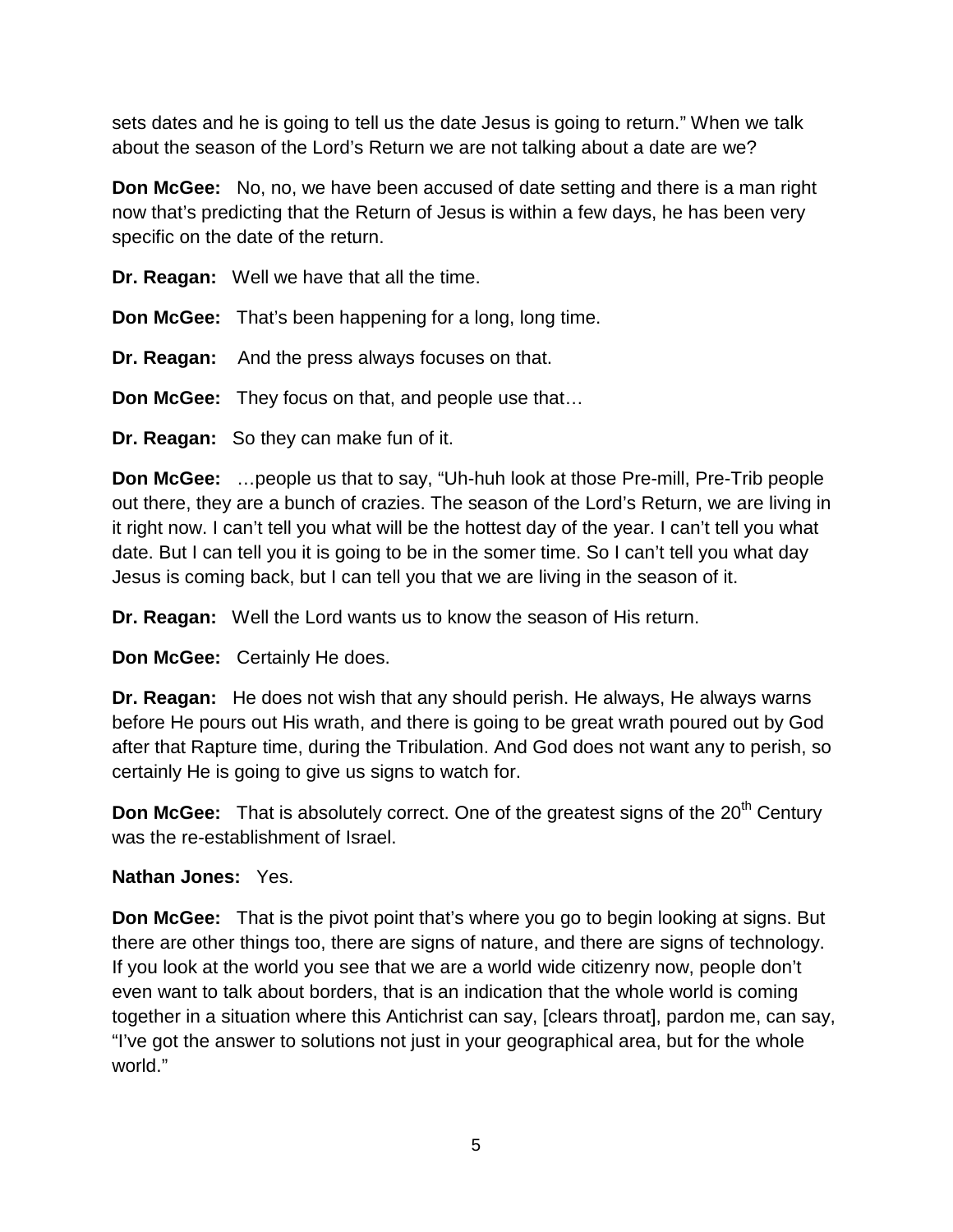**Dr. Reagan:** Nathan you are on the internet everyday talking to people all over the world. Do you sense that people feel like we are living in the season of the Lord's Return?

**Nathan Jones:** There has been a great awakening especially amongst the people on the internet that I talk to because of the natural disasters. I mean we have we have been having a great increase in natural disasters. Before when people were not paying attention, now they are paying attention.

**Dr. Reagan:** It is amazing how natural disasters can get people's attention.

**Nathan Jones:** Very much so.

**Dr. Reagan:** When I was a kid living in Waco, Texas in 1953 they had the worse tornado in the entire history of the state even to this day, and over 100 people killed, the town completely devastated. We had standing room only at all the churches, it didn't matter Episcopal, Presbyterian, standing room only for about 6 months, and then people started forgetting and drifting away and all. But there is something about God speaking through nature which He has done all through history that gets people's attention.

**Don McGee:** I think one of the reasons that what is happening in nature gets our attention is because what happens in Japan affects what happening in America, we see nature calamities.

**Dr. Reagan:** Yes.

**Nathan Jones:** We are all tied together.

**Don McGee:** Look at the impact it's not just a weather situation or a seismic situation but it affects the economy, it effects the provision the supply of food, clean water, and the radioactive clouds that's move across the earth, all kinds of things.

**Dr. Reagan:** And we realize there are forces that we have no control over.

**Don McGee:** That's right, that's right.

**Dr. Reagan:** We just don't have any control.

**Don McGee:** Look what the volcano is Iceland did, it shut down Europe.

**Dr. Reagan:** Oh, yeah.

**Nathan Jones:** All of Europe, yeah, one volcano.

**Don McGee:** Yeah, and when you look at the rim of fire….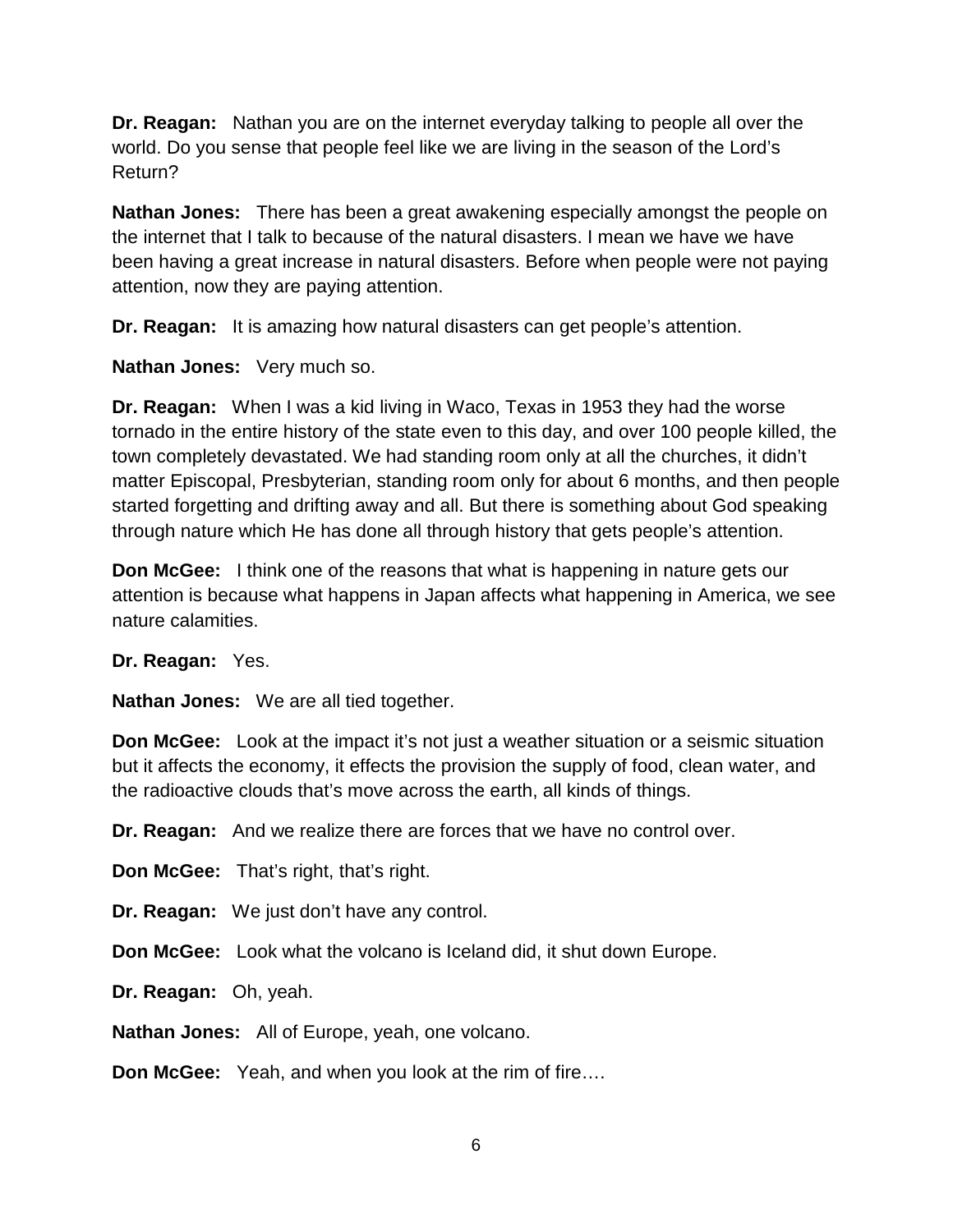**Dr. Reagan:** And these things they are definitely increasing in frequency and intensity.

**Don McGee:** Yes they are.

**Nathan Jones:** To make sure people in Waco don't fall asleep again, or like we did after 9/11, God is constantly reminding us.

# **Part 2**

**Nathan Jones:** Welcome back to Christ in Prophecy and our interview of Don McGee, Evangelist for Crown and Sickle Ministries. Hey Don I would like to know what you did before you became a Bible prophecy pastor and what made you want to get into Bible prophecy full-time?

**Don McGee:** I guess the best way to put that is that I call it a various background; other people call it a sorted background.

**Nathan Jones:** Sorted, uh-oh.

**Don McGee:** As an adult I…

**Dr. Reagan:** Did you say sorted, or assorted?

**Don McGee:** Sorted. I was as an adult I was a soldier, and I was a soldier for several years.

**Dr. Reagan:** In the Vietnam War weren't you?

**Don McGee:** In the Vietnam War and remained in the Reserves for a little while after that. After that I became a Louisiana State Trooper something that I wanted to do for a very long time and enjoyed that.

**Dr. Reagan:** And actually became a guard to the Governor didn't you?

**Don McGee:** I worked as mansion security, yeah.

**Nathan Jones:** Wow, okay.

**Don McGee:** Yeah, kept the bad guys out.

**Nathan Jones:** You're a dangerous man. Believe in Bible prophecy.

**Don McGee:** That was interesting, that was very interesting. And then I went into the ministry.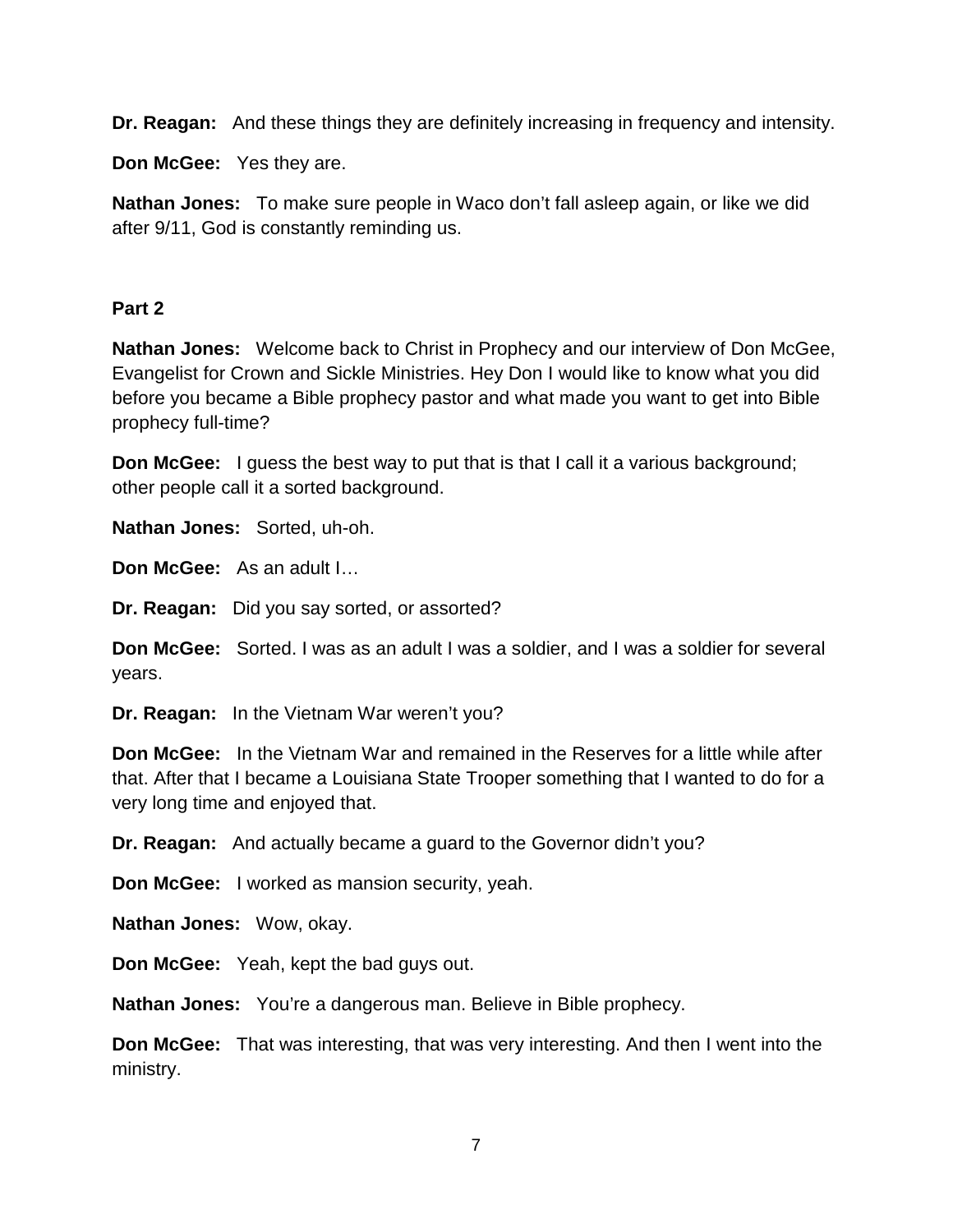**Nathan Jones:** Okay.

**Don McGee:** I became a pulpit, what I call a pulpit preacher, I like that term because it indentifies me as doing what I like to do which is preach and teach. The pastoral end is another story, and that's why…

**Dr. Reagan:** I can't imagine you holding the hands…

**Don McGee:** No I don't do a lot of that.

**Dr. Reagan:** … and listening to the same story 15 times.

**Don McGee:** No, I was not really good at the pastoral end of things, and of course that didn't work. So anyway I, in a manner of speaking I got a pink slip.

**Nathan Jones:** Uh-oh.

**Don McGee:** And really didn't know or understand what the Lord wanted me to do after taking counsel from some very wise men, close friends, Dave being 1 of them; I started Crown and Sickle Ministries.

**Dr. Reagan:** What year?

**Don McGee:** That was in 2002, November of 2002 we corporated as a 501(c)(3)

**Dr. Reagan:** Oh man, that's great.

**Nathan Jones:** Wow, praise the Lord.

**Dr. Reagan:** Stepped out in faith.

**Don McGee:** Stepped out in faith.

**Dr. Reagan:** It's kind of scary isn't it?

**Don McGee:** It was, but it prompted growth and not just in me but in my family and people who are close to me were watching this.

**Dr. Reagan:** Well there is no doubt God's hand was on you because He has really, really blessed your ministry since that time.

**Don McGee:** Yeah, it has been wonderful.

**Dr. Reagan:** Why you don't tell our folks how they can get in touch with you.

**Don McGee:** Go to the internet and go to crownandsickle.com or you can call us by telephone at (985)748-2943, but the best way is through the internet. And we have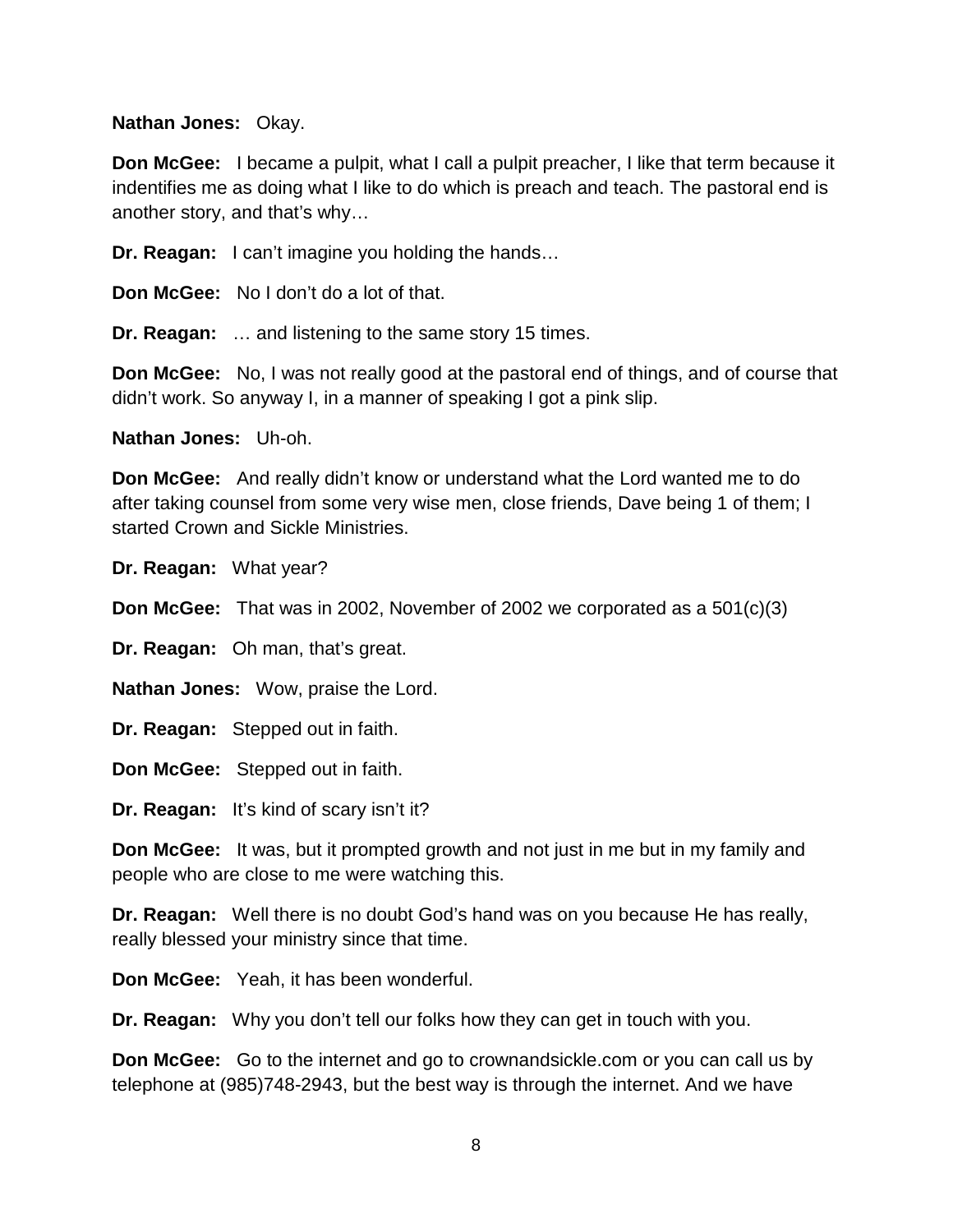resources on our website, it is dynamic it changes almost weekly, and we would love for you to visit. If you would like to have our free monthly newsletter give us a contact message with that in the subject line and we would be happy to put you on our mailing list.

**Dr. Reagan:** And if they want to contact you about holding a meeting at their church, same place?

**Don McGee:** They can do that through the website with no problem whatsoever.

**Nathan Jones:** Excellent.

**Dr. Reagan:** Well Nathan let's get back into Bible prophecy.

**Nathan Jones:** Alright, let's get back. Thank you for sharing that with us Don. Alright let me give you a verse, Matthew 24:14, "And this Gospel of the Kingdom will be preached in the whole world as a testimony to all nations, and then the end will come."

**Don McGee:** Oh, Nathan…

**Nathan Jones:** How do you interpret that verse?

**Don McGee:** …that has been taken out of context so many times.

**Dr. Reagan:** Well doesn't that mean that the Gospel has to be preached to everybody in the world before Jesus can come?

**Don McGee:** At the Second Coming, but it does not mean that the Gospel has to be preached to the whole world before the Rapture of the Church.

**Nathan Jones:** That's huge, that's huge.

**Don McGee:** And its going to happen there is there are the 2 witnesses, 144,000 Jewish Evangelist and then there is this angel…

**Dr. Reagan:** You are talking about during the Tribulation?

**Don McGee:** …during the Tribulation that preaches the Gospel to the whole world.

**Dr. Reagan:** And then actually it's culminated isn't it in Revelation 14 where the Gospel angel circumnavigates the globe.

**Don McGee:** That's right.

**Dr. Reagan:** And actually preaches the Gospel to every person before the final pouring out of God's wrath.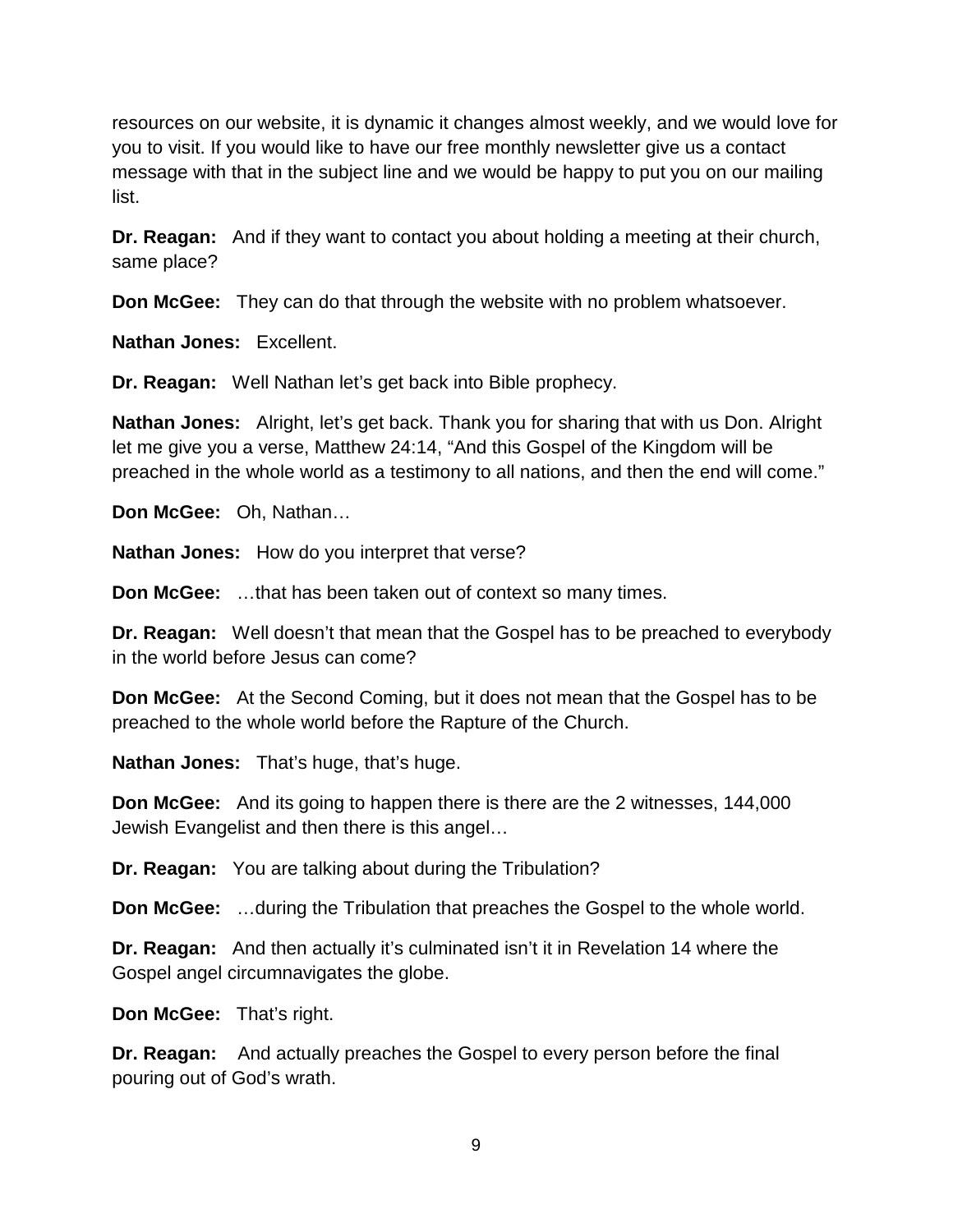**Don McGee:** If you want a precedent for that look at what happened in Egypt when the death angel moved across the land destroying the first born of the families. This is going to be totally different of course because it is going to be the preaching of the Gospel. But God can do that; He can move His messengers as He wills.

**Nathan Jones:** So we don't have to reach every little tribal group in some Brazilian mountain or something with the Gospel?

**Don McGee:** No, no.

**Nathan Jones:** That is totally something after the Rapture?

**Don McGee:** Right, so the Rapture could happen at anytime. It has nothing to do with the Gospel going to the whole world.

**Dr. Reagan:** Okay now with regard to that- during the Tribulation what about, we mentioned how people are going to learn about the Lord Jesus Christ; you mentioned the 144,000 witnesses these are Jewish people who accept Jesus and it appears that they go forth and proclaim the Gospel. You mentioned the 2 witnesses in Jerusalem who will be there 3 <sup>1/2</sup> years. You mentioned the Gospel Angel, I can think of a couple of other things that would bring people to the Lord in fact there are 3 others that come to mind right now; 1 would be the Rapture itself might convince some people although there is going to be a lot of deception about the Rapture.

**Nathan Jones:** Oh, yeah aliens.

**Dr. Reagan:** Another one would be- there are going to Bibles everywhere.

**Don McGee:** That's right.

**Dr. Reagan:** In fact in the front of my Bible I have written down what you must do to be saved and I have given them because they are not going to have a lot of time. So there will be Bibles around. And then the very pouring out of God's wrath, you know our God is an amazing God even when He pours out His wrath His fundamental purpose is not to punish, His fundamental purpose is to bring people to repentance that they might be saved. It says in Isaiah when God plows the earth He does so for the purpose of bringing people to salvation.

**Don McGee:** That's right, God is not a tyrant, He is not some deity up there that wants to smash people. His grace and His mercy spring from His love, and He loved the whole world. And the whole purpose behind this thing is to work with the Jewish people to help the Jewish people to salvation.

**Dr. Reagan:** I am glad that you mentioned that because there is a fellow on MSNBC which is notorious for being Liberal. I was trying to think of his name I think his name is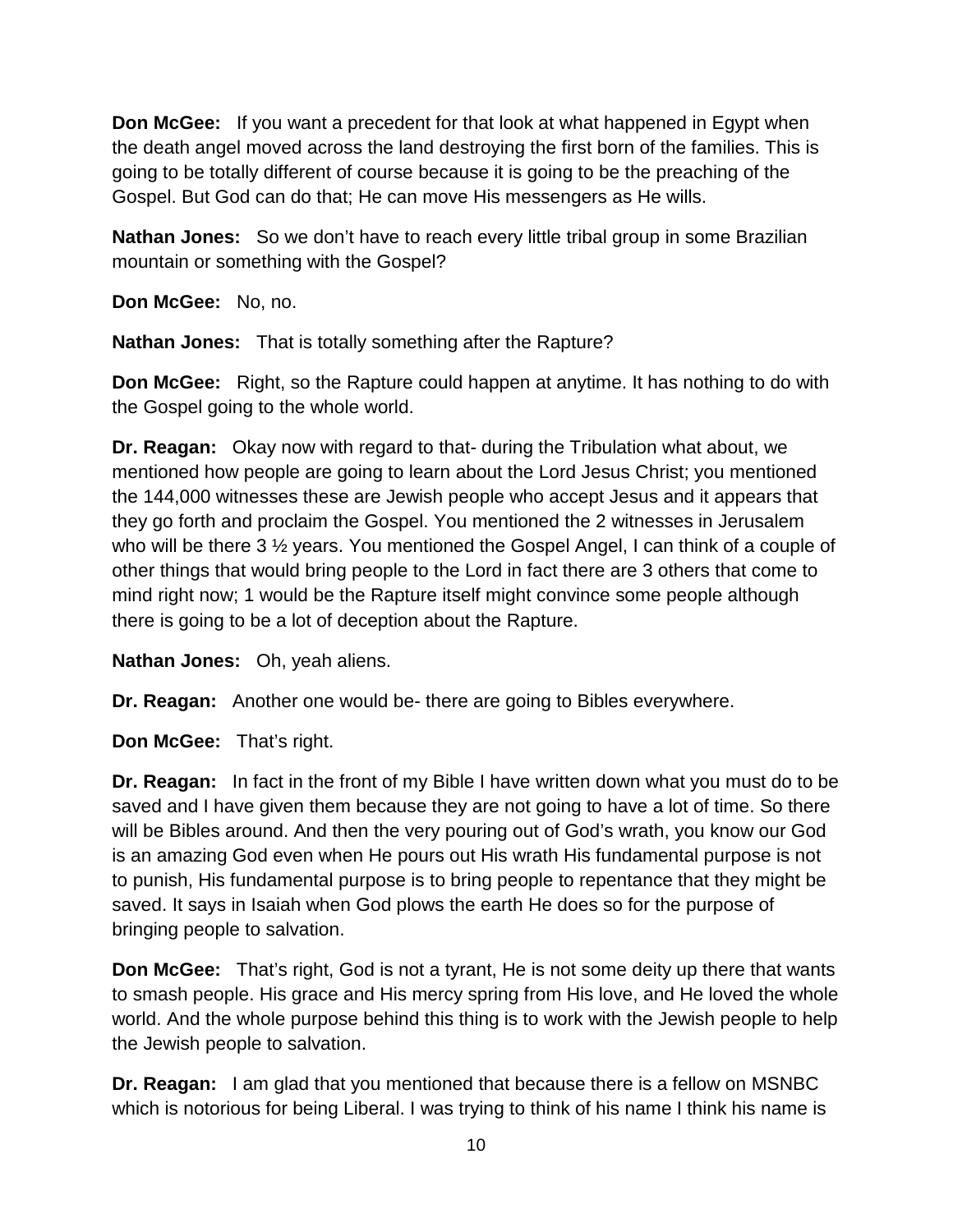Lawrence O'Donnell and he has a nightly program and last week he said on that program, "Anyone who believes the book of Revelation is nuts it is a work of fiction, it reveals a horrible God who is worse than Hitler." What do you have to say about that?

**Don McGee:** I would say, He is not the God that I know and secondly he doesn't know anything about the Book of Revelation. I think he is probably parroting something that some heretic said years ago and they are saying today. I think that a person can read the book of Revelation from a prayerful, with a prayerful attitude and understand exactly what the Lord wants us to see here. Who was it Dave that said, "That Revelation is not hard to understand, it is hard to believe."

**Dr. Reagan:** Henry Morris.

**Nathan Jones:** Henry Morris.

**Don McGee:** Henry Morris, Dr. Morris.

**Dr. Reagan:** It is just hard to believe.

**Don McGee:** Yes, yes.

**Dr. Reagan:** But the purpose of God's wrath is to deal with rebellion, with hardcore sin. He has given people plenty of time to repent and there comes a time when by His very justice He must deal with this.

**Don McGee:** Well the antecedent for that, the precedent for that is in the book of Judges in the cycle of sin, you remember. You read about that you will see that every time the people came under persecution from the Philistines then they would repent and they would come back to God that's the whole idea behind this thing.

#### **Part 3**

**Dr. Reagan:** Welcome back to Christ in Prophecy and our interview with prophecy expert Don McGee. Don in 2003 judge Robert Bork a man who was once nominated to be on the Supreme Court and it is a tragedy he didn't make it because he was just personally crucified. But Judge Robert Bork wrote a powerful analysis of American society 2003 called, "Slouching Towards Gomorrah," in which he indicated that our nation like the Old Roman Empire was being destroyed by internal moral rot. Would you agree, and what would be your assessment of the spiritual condition of America today?

**Don McGee:** I think Judge Bork hit it just dead on. I think that if the book were written today it wouldn't be slouching toward Gomorrah; I think it would be a headlong fall into the morass of evil. And I believe that things have gotten worse since he wrote that book.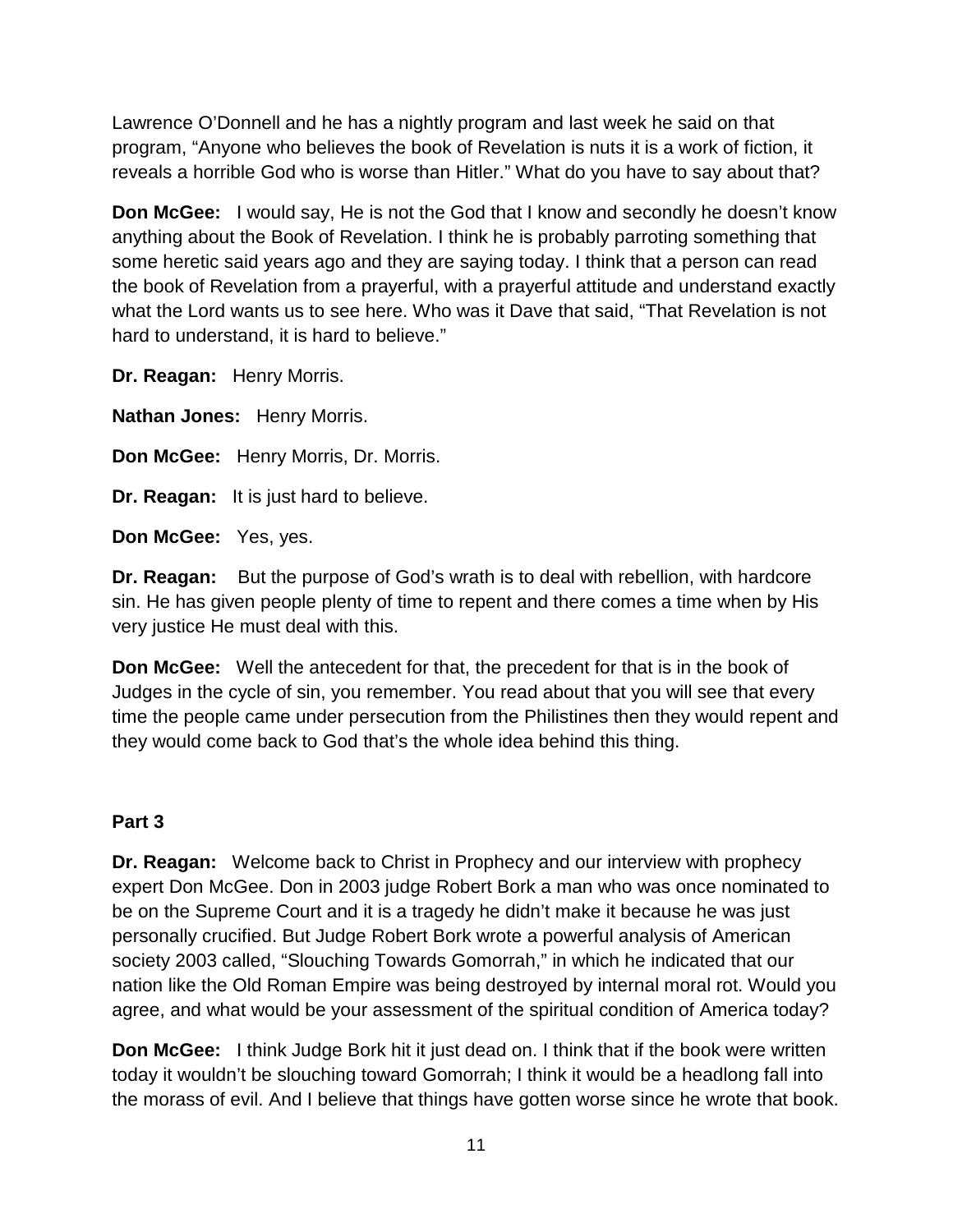We see that there are so many things that are contrary to God's nature and what He said about humanity that are being put out there for acceptance by the public. We are not longer a God fearing nation. I think about something that Lincoln did, President Lincoln did in the dark days of the Civil War, he called for a National Day of Prayer and Repentance.

**Nathan Jones:** And Repentance, yeah.

**Don McGee:** And you know he said a lot of things, and you can pull it up on the Internet and look at it and see what he said. One of the things that he said is that, "We have allowed our prosperity and our independence to propel us into a position where we think we've got everything." A tiger by the tail on a downhill drag, you know we don't need to worry about God anymore. And that is not true.

**Dr. Reagan:** You know that was a remarkable statement of his because what he said basically was, "The whole Civil War is due to our rebellion against God. We need to go to our churches our synagogues, spend a whole day repenting, praying." And you know Don I think if a President were to issue such a declaration like that today there would probably be an immediate move to impeach him. That is how far we've moved away.

**Don McGee:** I've given some though to that also, and in a presidential election I believe that if a candidate would stand up and say, "This is what I will do once I am inaugurated." I think that that person will feel heat like no President has ever felt. I believe that he is going to see heat from different directions too, he is going to see it from the Hollywood elite, he is going to see it from Wall Street, he is going to see it from Madison Avenue, he is going to see it from the Halls of Congress. But more importantly he is going to see it from a lot of so-called Christianity.

**Nathan Jones:** Yes.

**Dr. Reagan:** What are some of the indicators of moral rot in America today?

**Don McGee:** The perversion of homosexuality accepted as a normal lifestyle, as something that is normal, you are born it is genetic and you can't do anything about it.

**Dr. Reagan:** Did you think you would ever live to see churches endorsing same-sex marriage?

**Don McGee:** When I was a young man I thought that would never happen. But not only are they endorsing same-sex marriages but many of their leaders who are practicing homosexuals and lesbians are being ordained as bishops and priests and preachers.

**Dr. Reagan:** In direct opposition to God's Word.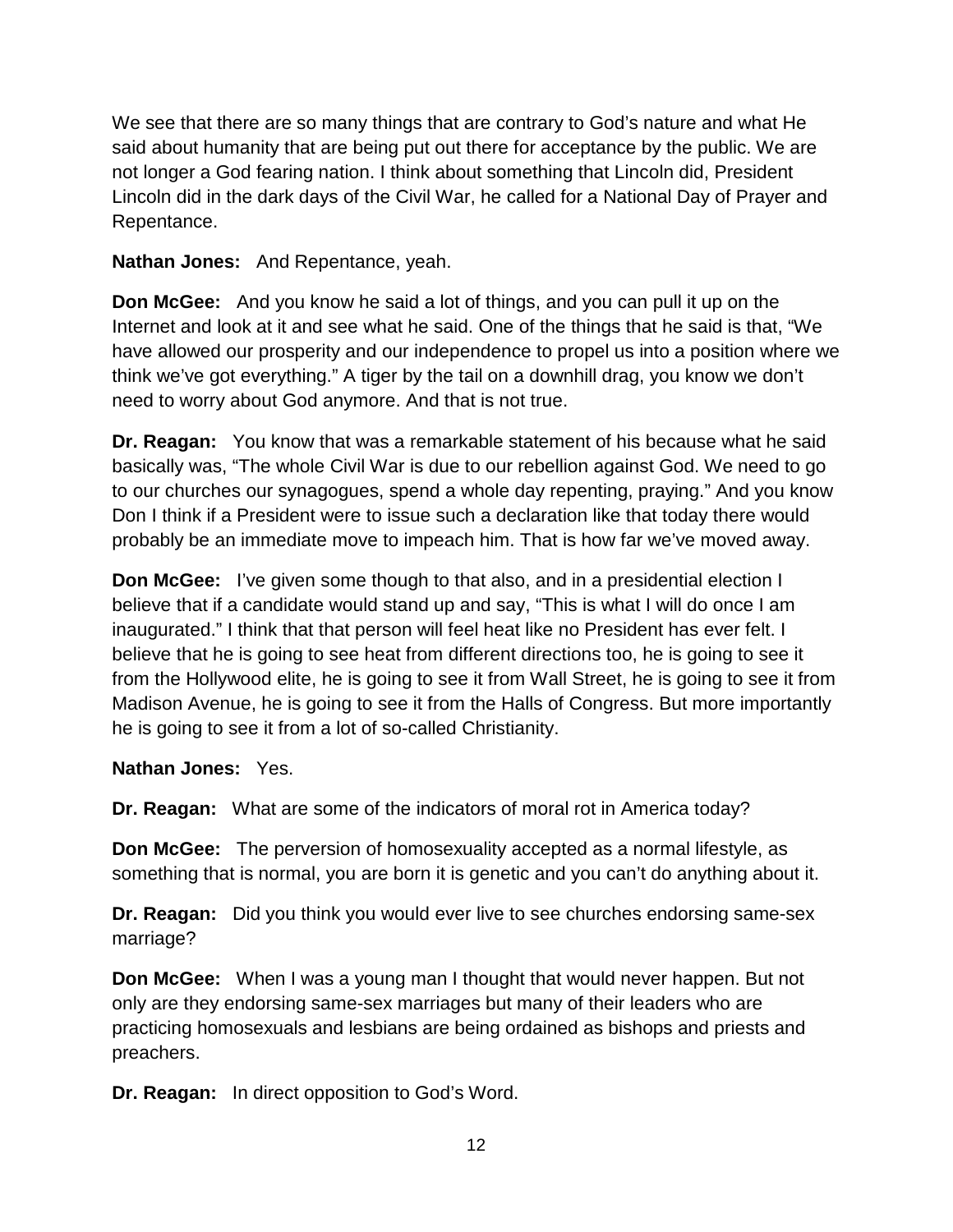**Don McGee:** They pick a pig-path through the Scripture. They take scissors and they cut out what doesn't agree with them.

**Dr. Reagan:** I've never heard that one, a pig-path.

**Nathan Jones:** As if Jesus isn't God and didn't have anything to say about it?

**Don McGee:** Yeah, how can you argue with the plain Word of God? And in fact these people don't even argue with it anymore, their hearts are so calloused they just flat out reject it.

**Dr. Reagan:** What about the murdering of babies?

**Don McGee:** No country, no country can escape the wrath of God when they kill millions of little babies before they are born every year. And that is sin like other things are sin, but to harm the innocent is, from what I see in the Old Testament and in the New Testament when Jesus said, "Let the little children come to Me," indicates to me that there is a special place in the great heart of God for the innocent.

**Dr. Reagan:** What about national debt? I consider that to be an immorality.

**Don McGee:** Stewardship is something that is taught throughout the Bible. And anytime you spend more then you take in, at least in my house debt arises.

**Dr. Reagan:** You know I was thinking about this the other day and I thought what we are doing right now would be equivalent to me going out and buying a 50 million dollar mansion and signing an agreement to pay for it over the next 200 years, putting that debt on my children, my grandchildren, and my great-grandchildren. That would not be a moral action.

**Don McGee:** Not at all, not at all.

**Nathan Jones:** 10 years ago Japan had an inheritance tax where they could actual sign something and then pass it onto your grandchildren to pay for it. And we all got up in arms about it, but now 10 years later we are doing the exact same thing; we just don't point it out.

**Don McGee:** You can't do that at your house because you can't print money. But if you are the government you print money and it incurs debt.

**Dr. Reagan:** Well you know there are just so many signs of the moral rot of America today. One of them is certainly is vocabulary, I remember that in 1939 the first movie ever to have a curse word in it was, "Gone with the Wind." It was held up by the censors for several months because it had 1 curse word in it, right at the end, the word damn. Today you go the average movie put out by Hollywood and the language is just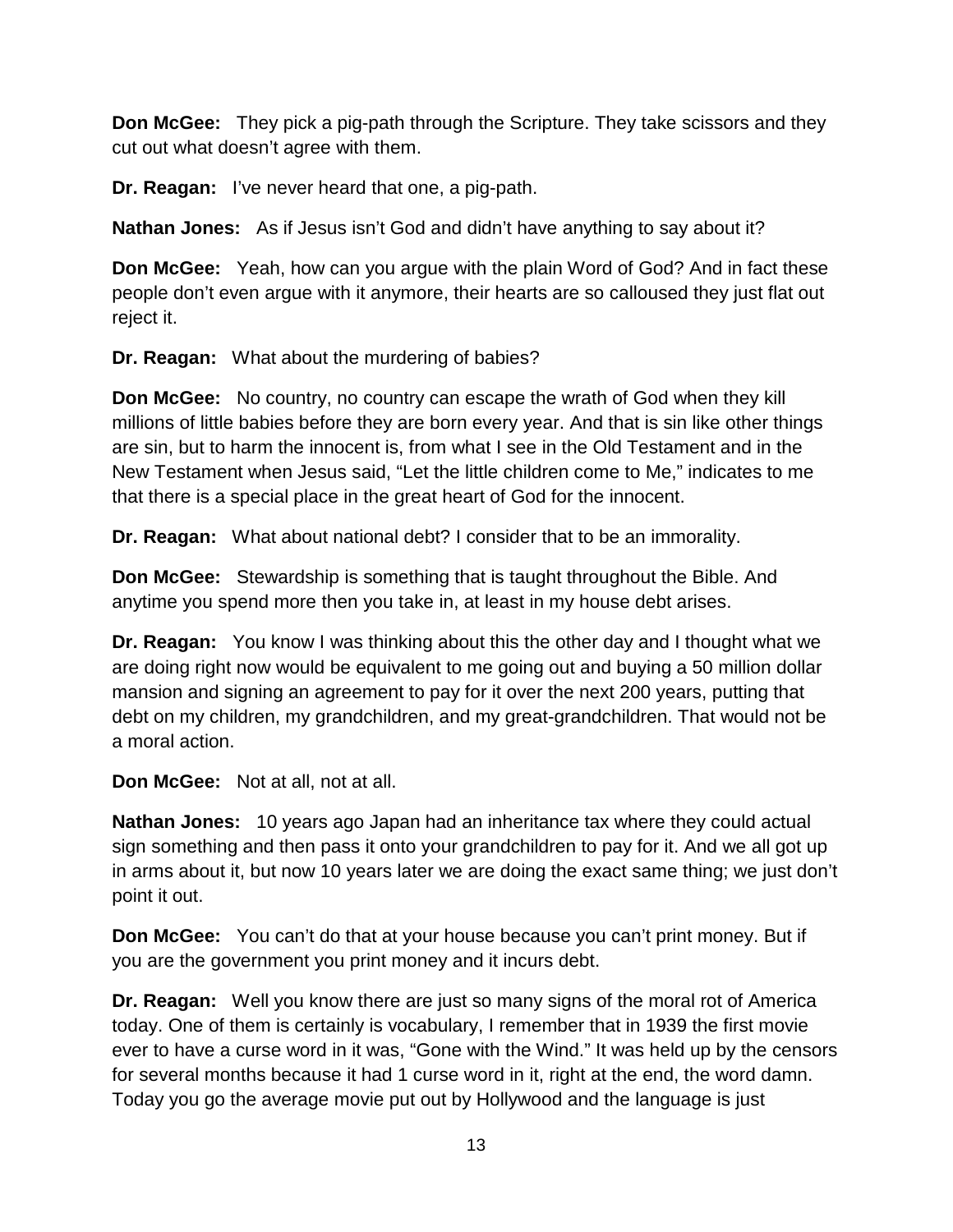absolutely overwhelming in terms of every horrible word you could possibly think of. But we become desensitized to this stuff.

**Don McGee:** Absolutely, and I think I use that term absolutely too much, but I just concur hole heartedly with what you said. Recently I was in a restaurant, a family restaurant and there was a family of 4; mom, dad, 2 kids and the language that was coming out of that man's mouth in front of his little children was atrocious. And felt no problem about using that.

**Nathan Jones:** Just go to the playgrounds. I mean my kids they play with other kids who swear like sailors, and they are so young and you know they are getting it from their parents.

**Don McGee:** When I was a teenager, I didn't think girls burped, that was something they just didn't do.

**Nathan Jones:** How long ago was that Don?

**Don McGee:** That was a long time ago, but I certainly knew that girls did not use that kind of language.

**Dr. Reagan:** Oh, yeah.

**Don McGee:** And today it is- their mouths are as filthy as any sailors that I have ever heard. So the weaker sex as it used to be called is no longer immune from that kind of degradation and foul language.

**Dr. Reagan:** Well you could see a lot of it in the greed. Greed seems to be the motivating force in America today. No matter how much I've got to have more. This is certainly an indication of the moral rot of the nation. There are so many of these things, it is kind of like the Old Roman Empire all over again in terms of its internal moral rot.

**Don McGee:** Another aspect of that is gambling too.

**Dr. Reagan:** Oh, yes.

**Don McGee:** When you talk about gambling you talk about a God, what you are doing is practical atheism, you are believing that you are in control of your life and that you are going to insure…

**Dr. Reagan:** And you believe that what God has given you is not sufficient and I've got to go out and get it some other way.

**Don McGee:** And for 1 person to win a 1,000 people have to lose.